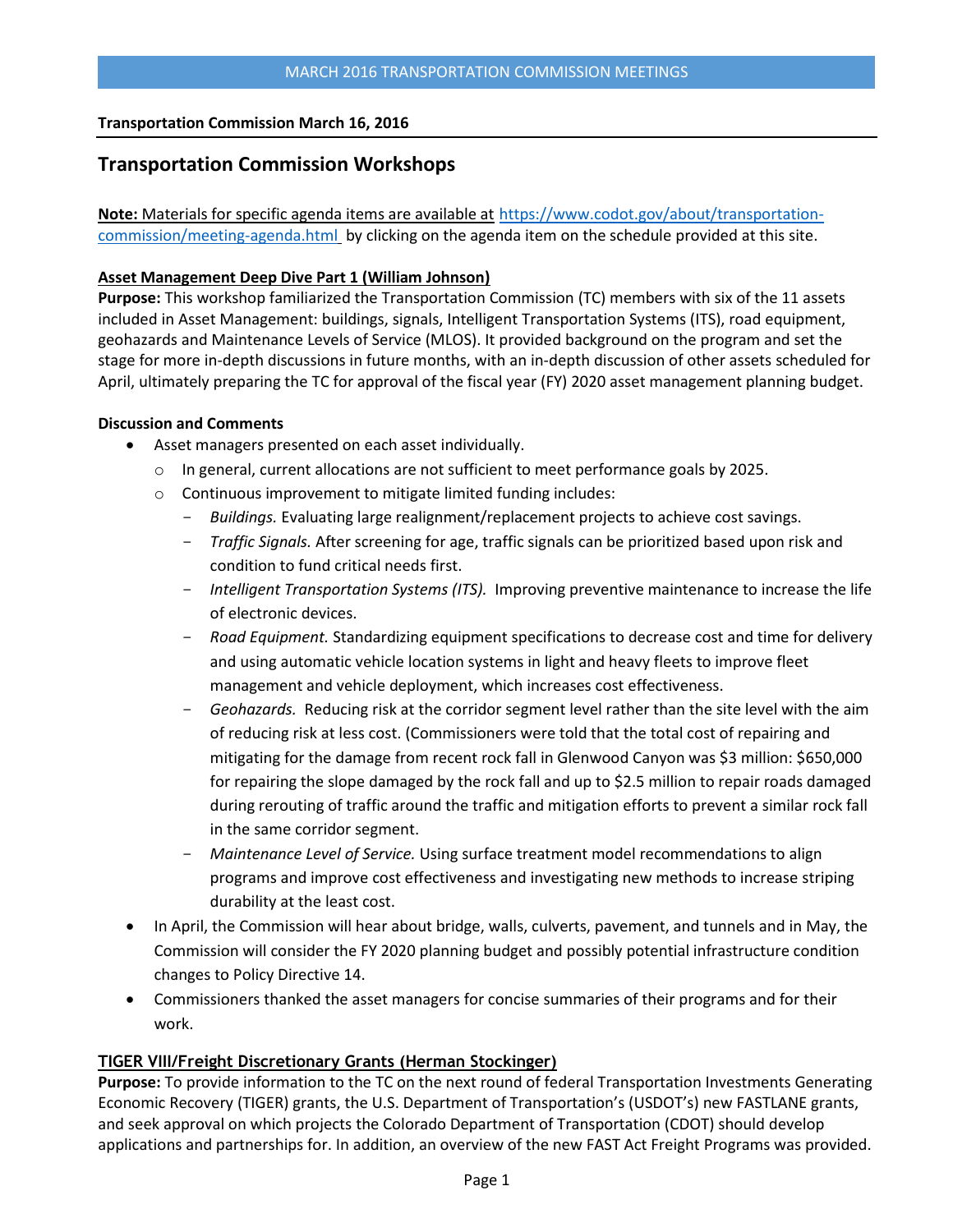Commissioner**s** generally were receptive to staff TIGER VIII and FASTLANE recommendations. Due to CDOT's experience with previous TIGER grant applications, it is understood which projects make the most viable candidates. All the FASTLANE recommendations are identified needs in the State Highway Freight Plan. Each FASTLANE applicant can submit up to three applications.

The recommendations were:

### TIGER VIII:

- *North I-25 Express Lanes.* Phase 1 Improvements: This would be CDOT's only application for TIGER VIII. It would entail construction of one tolled express lane in each direction on I-25 from SH 14 in Fort Collins south to SH 402 in Loveland, a distance of 14 miles. It will include replacement of both the Cache La Poudre Bridge and the Union Pacific Grade Separation Bridge. The total project cost would be \$210-\$213 million, with a grant request for \$25 million and local matches from Fort Collins, Larimer County, a private developer and others. Included in CDOT's portion would be \$80 million in state funds and a \$100 million construction loan, which the TC will consider in April.
- *Southwest Chief Match.* The Southwest Chief Commission is working with Kansas and New Mexico and looking for a project sponsor for the TIGER VIII application for track replacement and repair of a 51-mile stretch of track, of which 38 miles would be in Colorado. CDOT has been asked to contribute \$1.1 million, or about 3%, towards the total cost of \$38 million. CDOT's match of \$1.1 million would come from residual funds from SB 1. Lamar has been asked to be the applicant.

### FASTLANE:

- For the "Small Category" (grant applications at least \$5 million), staff is recommending CDOT submit, in conjunction with other states, an application for a Multi-State Truck Parking Info and Management System. The Colorado Motor Carriers Association, Nebraska, Utah, and Wyoming would be partners and help provide matching funds.
- For the "Large Category" (grant applications at least \$25 million), the two most "competitive" projects would be chosen from among these three:
	- o *US 287 Lamar Truck Reliever Route.* This Region 2 project would be a request for \$96 million for total project cost of \$160 million. CDOT would provide up to \$64 million in match money from freight, SB 228/other state funds, and RPP. Partners would be Lamar and Prowers County.
	- o *US 85 Highway/Rail Corridor.* The grant request for \$52.5 million for the total \$100 million project would include \$47.5 million in matching funds (freight, SB 228/other state, and RPP). Union Pacific Railroad would be the partner for the project, which would be in both Regions 1 and 4.
	- o *US 550/US 160 Connection*. A grant request for \$52 million would be requested for this Region 5 project. Providing the remainder of the matching funds for the \$140 million project would be freight, SB 228/other state, RPP, and surface treatment.
- One TC member requested some "talking points" from staff about why SH 71 did not make the list. He said SH 71, part of the Heartland Express, is a truck reliever route for I-76. He said the declining number of trucks on it could be because of its worsening condition.

## **FASTER Audit - [Safety \(Herman Stockinger\)](https://www.codot.gov/about/transportation-commission/current-agenda-and-supporting-documents/2-tiger-viii-freight-discretionary-grants.pdf)**

**Purpose:** Provided a "deeper dive" into the actions taken by CDOT to comply with the FASTER Audit recommendations, improve the FASTER program overall, and report on the impact of those actions. This month, the focus was on the Safety programs. The auditors made these recommendations primarily because neither the TC nor CDOT clearly laid out eligibility for safety projects. Policy Directive (PD) 704.0 was adopted by the TC in January 2016, addressing some of the recommendations.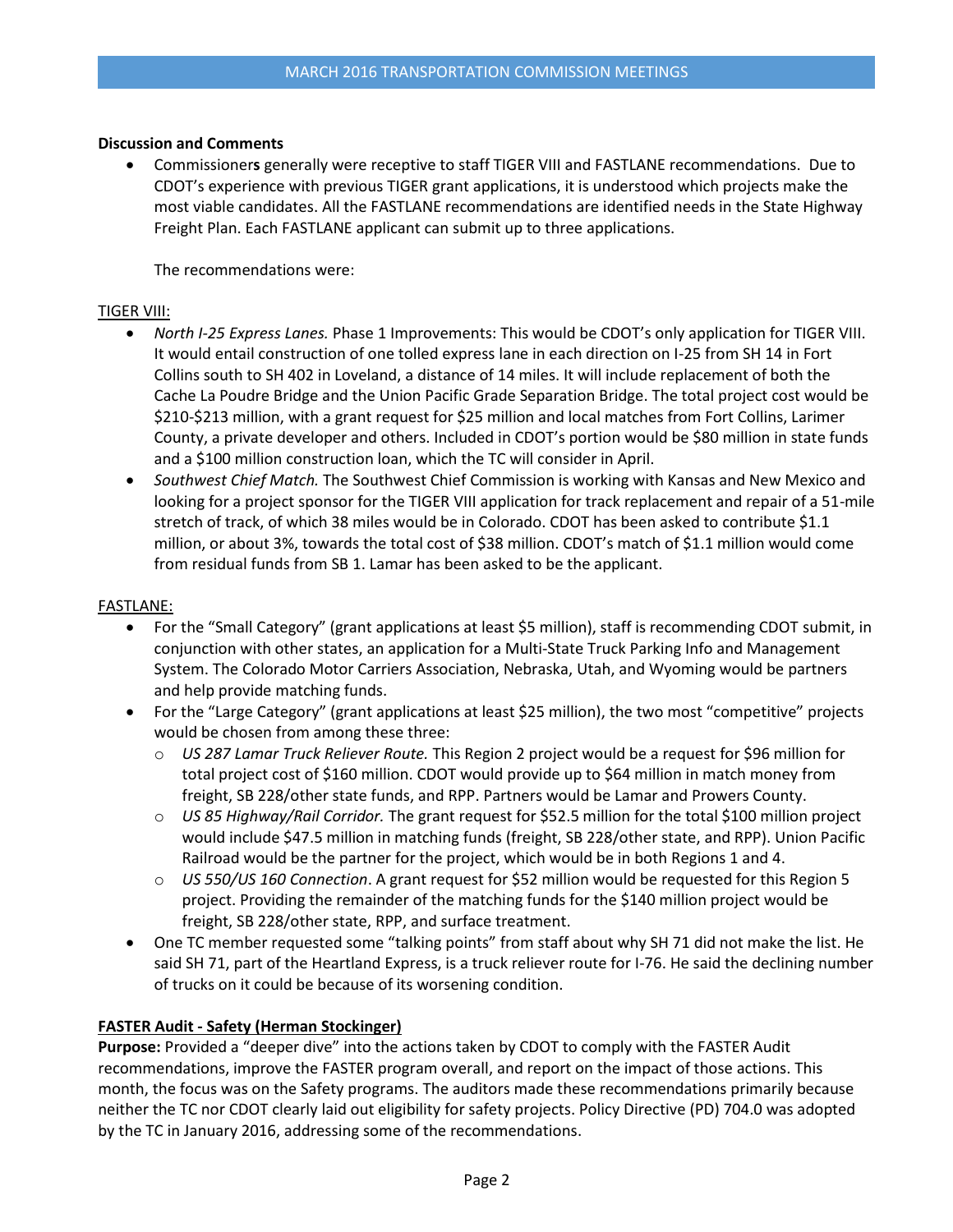- The audit was released about the time CDOT was already starting to make some changes to FASTER Safety.
- PD 704.0 broadly defines construction, reconstruction or maintenance safety projects to include such things as planning and design; PD 704.0 establishes a FASTER Safety Mitigation Executive Steering Committee to review and approve projects for FASTER Safety Mitigation, a program intended to reduce the severity and number of highway crashes.
- For the FASTER Safety Asset Management projects, these projects are eligible: geohazards, signals, culverts, tunnels, and surface treatment. Not permitted for FASTER Safety funds are maintenance level of service, ITS, road equipment, buildings, walls, and inspections (i.e., for the Geohazards Program). A procedural directive, PD 1608.2, sets the priority order as: geohazards, signals, culverts, tunnels and surface treatment.
- One TC member requested more discussion about FASTER Safety during FY 2016, and will give his questions about the program to the TC Secretary.

### **[Fiscal Year 2015-16 Budget Update \(Maria Sobota\)](https://www.codot.gov/about/transportation-commission/current-agenda-and-supporting-documents/2-tiger-viii-freight-discretionary-grants.pdf)**

**Purpose:** This month, the TC is being asked to review and approve changes to the FY 2015-16 Annual Budget.

### **Discussion and Comments**

- The FY 2015-2016 budget has been amended due to the FAST Act, updated economic forecasts affecting the SB 09-228 General Fund transfer projection, and an updated Division of Aeronautics revenue estimate. FAST Act notifications for the Bridge Off-System – Federal and a minor allocation increase for FY 2015-2016 for the Transportation Alternatives Program (TAP) also have been received in the past month.
- The overall changes resulted in \$4.5 million more in the budget than when Governor John Hickenlooper approved it in June 2015.
- The TC will be asked to approve the amended budget this month.

## **[Fiscal Year 2016-17 Annual Budget Approval](https://www.codot.gov/about/transportation-commission/current-agenda-and-supporting-documents/2-tiger-viii-freight-discretionary-grants.pdf) (Maria Sobota)**

**Purpose:** This month, the TC is being asked to review and adopt final changes to the FY 2016-17 Annual Budget on or before April 15, 2016 through resolution prior to submission to the Governor for approval.

#### **Discussion and Comments**

- Since the TC adopted the proposed budget in November 2015 in a format required by the Office of State Budget and Planning and Joint Budget Committee, a 50% General Fund transfer from SB 09-228 of \$106.8 million is anticipated, new programs were established in the FAST Act, projected revenues for the Division of Aeronautics have been reduced, and estimates for HPTE tolling revenues also have been reduced.
- A TC member noted that the TC contingency funds are projected to reach \$53 million, about \$13 million over the \$40 million limit. Another warned that with floods, rock falls, and wild fires, the TC shouldn't be too eager to expend it just yet.

## **Federal Lands Access Program (FLAP) [Projects \(Debra Perkins-Smith\)](https://www.codot.gov/about/transportation-commission/current-agenda-and-supporting-documents/2-tiger-viii-freight-discretionary-grants.pdf)**

**Purpose:** Obtain TC input on proposed FLAP projects in preparation for taking action in April, so staff can produce detailed applications that are due on May 21st.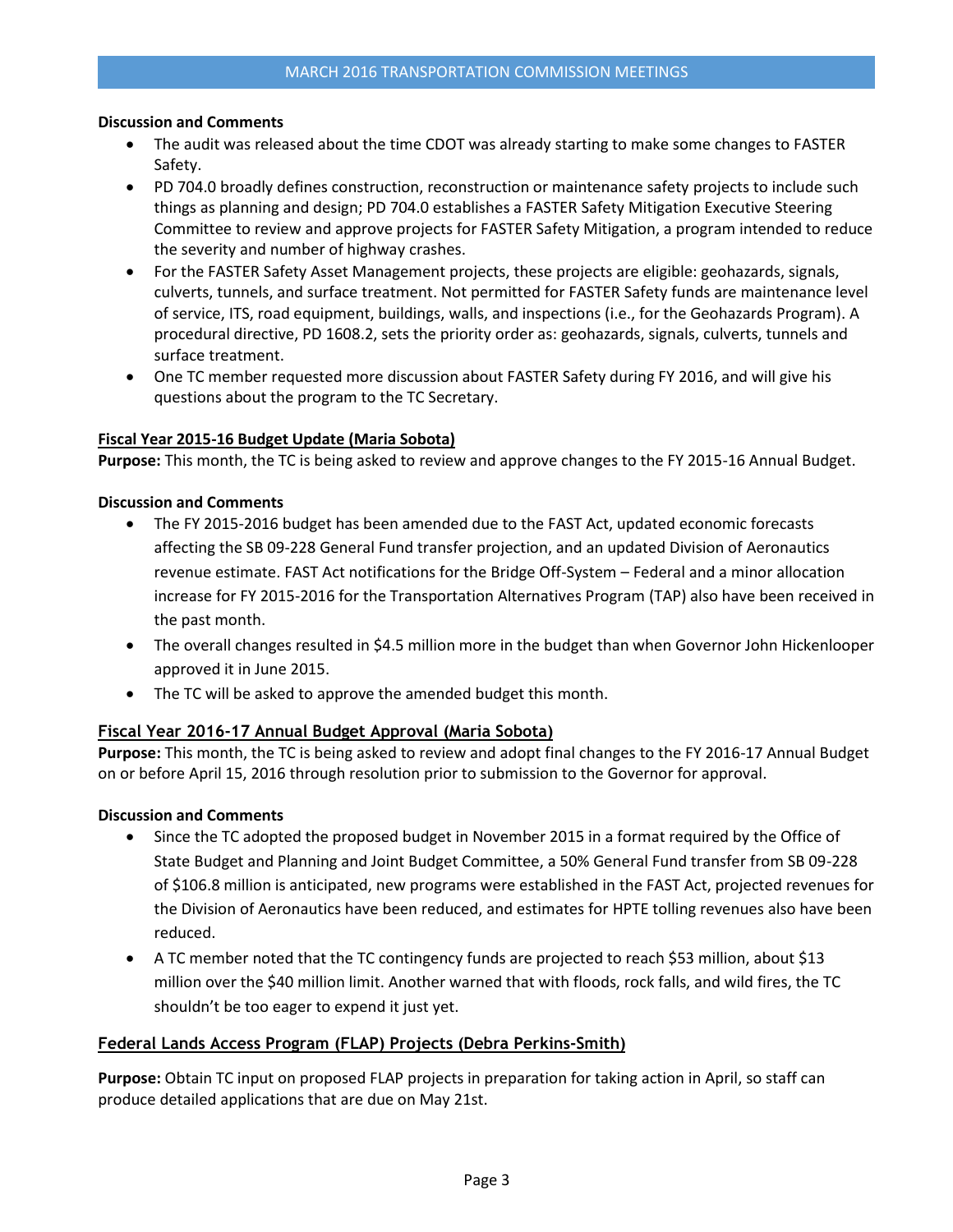| <b>Priority</b>          | <b>Project</b>                          | <b>Federal Lands Accessed</b>                                                                                                                                                               | <b>Funding</b><br><b>Request</b> | <b>Total</b><br><b>Project Cost</b> | <b>Region</b> |
|--------------------------|-----------------------------------------|---------------------------------------------------------------------------------------------------------------------------------------------------------------------------------------------|----------------------------------|-------------------------------------|---------------|
|                          | US 160 Passing Lanes North of<br>Towaoc | Mesa Verde National Park; Ute<br>Mountain Ute Tribal Lands; Yucca<br><b>House National Monument:</b><br><b>Canyons of the Ancients National</b><br>Monument; Hovenweep National<br>Monument | \$7,865,050                      | \$9,500,000                         | 5             |
| $\overline{\phantom{a}}$ | US 50 Blue Creek Canyon                 | <b>Gunnison National Forest:</b><br><b>Curecanti National Recreation</b><br>Area; Black Canyon of the<br><b>Gunnison National Park: BLM</b><br>lands                                        | \$18,000,000                     | \$26,000,000                        | 3             |
| $\overline{\mathbf{3}}$  | US 550 Corridor - CR 218 to CR<br>302   | San Juan National Forest;<br>Southern Ute Tribal Lands; BLM<br>lands                                                                                                                        | \$17,400,000                     | \$21,000,000                        | 5             |
| $\boldsymbol{A}$         | SH 139 Little Horse South               | Canyon Pintado National Historic<br><b>District</b> ; Dinosaur National<br>Monument; BLM lands                                                                                              | \$9,200,000                      | \$9,200,000                         | 3             |

Table 2: Recommended FLAP Project Applications

- The Division of Transportation Director presented the four projects indicated above as a the recommended list of FLAP projects for FY 2019-22 to propose to FHWA with approximately \$60 million available for projects in Colorado. Locals are also eligible applicants.
- A FLAP project evaluation team, composed of staff from DTD, the Regions, and the Office of Policy and Government Relations (OPGR), met in February to review and score candidate projects based on the criteria used by the Colorado Programming Decisions Committee. Criteria included: access, mobility, and connectivity, economic development, facility condition, safety, resource protection, and funding coordination, and cost; a typo in the total project cost column for project #4 was noted – the total project cost for SH 139 is \$12 million.
- The TC did not express any issues or concerns with the selection criteria or the list of proposed FLAP projects.

## **Program [Management/Cash Management Workshop \(Josh Laipply, Maria Sobota, Jane Fisher\)](https://www.codot.gov/about/transportation-commission/current-agenda-and-supporting-documents/2-tiger-viii-freight-discretionary-grants.pdf)**

**Purpose:** Provide the TC with an update on the delivery of programs and significant projects. This month there is a focus on the Responsible Acceleration of Maintenance and Partnerships (RAMP) and Asset Management programs.

## **Discussion and Comments**

- Jane Fisher was introduced to the TC as the new Program Management Office (PMO) Director
- The Chief Engineer (CE) was pleased to announce that two high risk RAMP projects will be closing out– I-25 at Arapahoe Road Intersection and SH 9 from Frisco to Breckenridge; overall it is anticipated RAMP will close with approximately 1.2 million under budget for these two projects to put back into the TC contingency reserve fund.
- TC members expressed their appreciation to CDOT for this, and to spread the good news to all CDOT customers.
- The cash balance status was provided by the Chief Financial Officer (CFO) A policy regarding the cash balance threshold will be presented to the TC for discussion in April.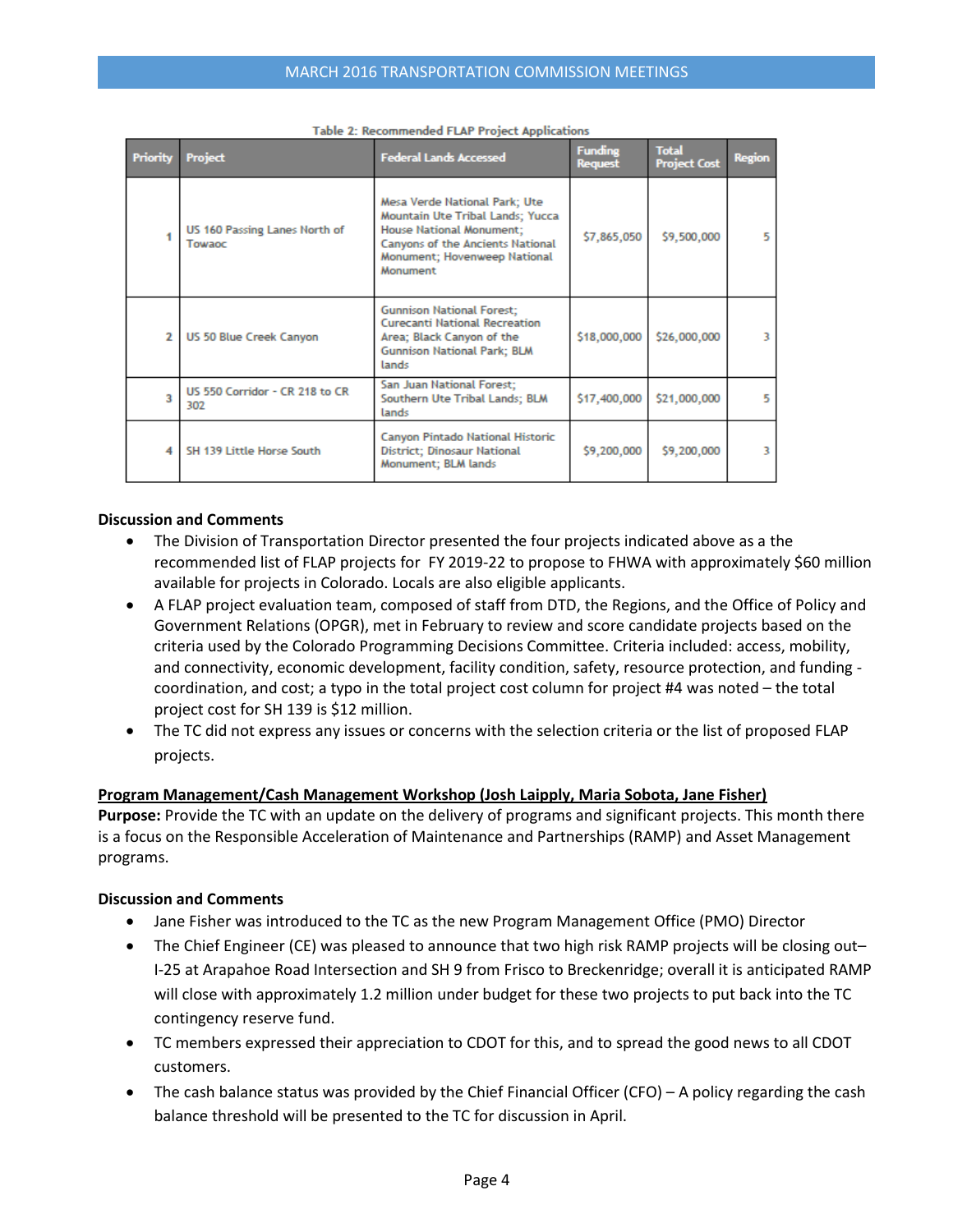- Forecast from July 2015 was very close to what is happening now (February 29<sup>th</sup>) for this month's cash balance. \$496 million in reality compared to \$485 million projected.
- The Federal obligation has been significantly depleted, with state revenues anticipated to also be depleted quickly towards the end of this year; The Office of Financial Management and Budget (OFMB) and the Division of Accounting and Finance (DAF) will need to work closely to ensure a proper cash balance is maintained. CDOT will need to establish a "bandwidth" cash balance goal to strive for.
- The CFO noted that these accurate predictions from the PMO provide a level of confidence in maintaining a lower cash balance.

# **[Statewide Transportation Improvement Program \(STIP\) Annual Update \(Josh Laipply, Maria Sobota, Jane](https://www.codot.gov/about/transportation-commission/current-agenda-and-supporting-documents/2-tiger-viii-freight-discretionary-grants.pdf)  [Fisher\)](https://www.codot.gov/about/transportation-commission/current-agenda-and-supporting-documents/2-tiger-viii-freight-discretionary-grants.pdf)**

**Purpose:** To inform the TC on how CDOT complies with federal planning regulations and how the development of the Draft FY2017-FY2020 STIP allows CDOT to maintain compliance and implement cash management principles. Also, staff reviewed the upcoming schedule of STIP milestones and requested that the TC release the Draft STIP for public review and comment as requested on the March Consent Agenda.

## **Discussion and Comments**

- The baseline STIP used was the 2016-2019 STIP using revenue projections and resource allocations to produce numbers for the 2017-2020 STIP.
- This is the first year for the rolling STIP where an additional year is added to the STIP annually.
- The next major update in alignment with the Statewide Transportation Plan will be in 2019 for years 2019-2023.
- The TC is anticipated to approve the 2017-2020 STIP in May 2016, after the public comment period and Public Hearing occurs between March and April. The Federal Highway Administration (FHWA), and the Federal Transit Administration (FTA) will then approve the 2017-2020 STIP in June, prior to July 1, 2016 the beginning of FY 2016-2017.
- Metropolitan Planning Organization (MPO) Transportation Improvement Programs (TIPs) are also incorporated into the STIP.
- Public comment is required for STIP changes and amendments.

## **[Joint TC/HPTE Operations and Maintenance Cost Sharing on Managed Lanes Workshop](https://www.codot.gov/about/transportation-commission/current-agenda-and-supporting-documents/2-tiger-viii-freight-discretionary-grants.pdf) (David [Spector\)](https://www.codot.gov/about/transportation-commission/current-agenda-and-supporting-documents/2-tiger-viii-freight-discretionary-grants.pdf)**

**Purpose:** To provide information and facilitate a high-level policy discussion with the TC and the High Performance Transportation Enterprise (HPTE) Board of Directors regarding the shared responsibility of operations and maintenance (O&M) costs for non-Public Private Partnership (P3) projects between CDOT and HPTE on corridors where there are both managed and general purpose lanes,.

Staff recommended that future Intra-Agency Agreements between CDOT and HPTE for managed lane corridors utilize the same average daily traffic (ADT)-based allocation of O&M responsibilities that was used for the recently approved I-25 North Express Lanes (Segment 3) Project Intra-agency Agreement. Several HTPE board members were present and a majority of the TC.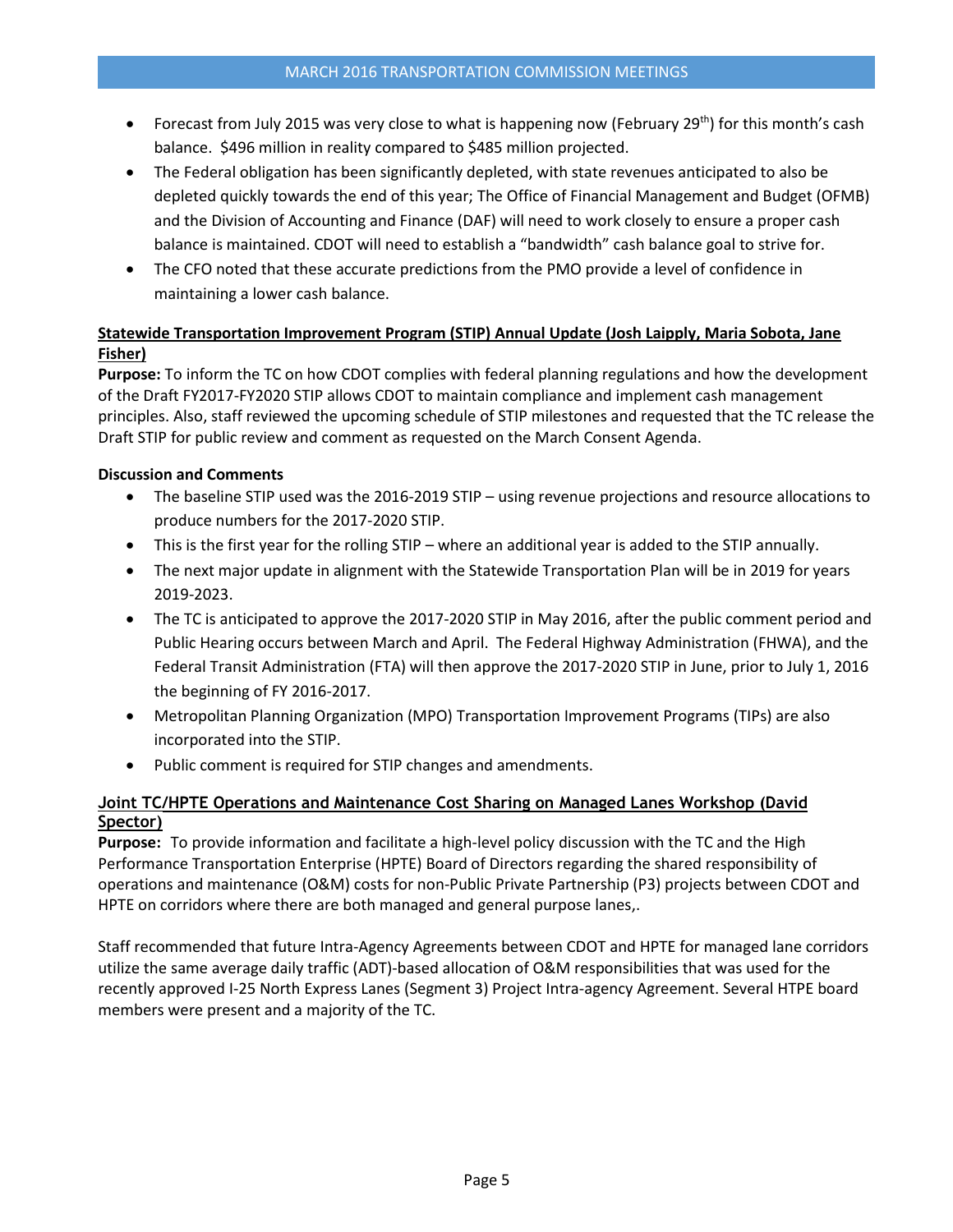- The purpose for the discussion is to determine policy for CDOT and HPTE sharing costs of managed lanes, e.g., express toll lanes (ETLs), when a private partner is not participating. Private partners often absorb these maintenance costs.
- A discussion took place regarding what the appropriate responsibility should be for CDOT for High Occupancy Vehicles (HOVs) using managed lanes.
- Several TC members supported the concept of paying maintenance costs for HOV users of managed lanes due to HOVs freeing up the general purpose lanes that could reduce maintenance needs, congestion and improve air quality, but other TC members questioned this approach.
- The approach to share costs recommended was to refer to the percentage of average daily traffic (ADT) using the managed lanes and charge HPTE, minus the percentage of HOVs using the system. When HOVs were two people and over, nationally the percentage of ADT using managed lanes ranges between 20% and 25%. The percentage of 3-person and above HOVs using managed lanes is unknown but is anticipated to be significantly lower than it is for two-person and above HOVs.
- Question was raised as to the Regional Transportation District's (RTD's) contribution to maintenance costs. On US 36 RTD contributed significantly to Operations and Maintenance budget, need to determine what other contributions have been made by RTD for other projects; TC requested to keep RTD's contribution in mind when establishing policies for cost sharing of maintenance of managed lanes.
- A discussion ensued regarding the higher Maintenance Level of Service (MLOS) required/anticipated for managed lanes and how to deal with this when other roads' pavement condition is not meeting CDOT's performance goals.
- TC member suggested looking at keeping some of the "back office" tasks within CDOT as a potential cost saving measure.
- The TC requested more information on potential cost sharing scenarios; a retreat coming soon will include a discussion of this topic too. A desire to understand benefits and costs associated with cost sharing options was expressed, and the need to look at consistency in the management of managed lanes.

# **Transportation Commission Regular Meeting**

## **Roll Call**

Nine present with Commissioners Reiff and Schriner excused

## **Audience Participation: Subject Limit: 10 minutes; Time Limit: 3 minutes**

- Joe Kiely, of the Ports to Plains Alliance, provided the TC with a study of the Ports to Plains Alliance *Maintaining and Expanding Colorado's Statewide Transportation System: A Rural Perspective* for their consideration. This document is available at: [www.portstoplains.com/images/emma/transportation\\_and\\_rural\\_colorado\\_012116\\_complete.pdf.](http://www.portstoplains.com/images/emma/transportation_and_rural_colorado_012116_complete.pdf) Also thanked CDOT for support for the Lamar reliever route.
- Rick Klein, City Manager of La Junta, and a SW Chief Coalition member expressed his gratitude to CDOT for work completed during TIGER VII and looks forward to more work to be completed for TIGER VIII – supports the this passenger rail project. Other states – Kansas, New Mexico, etc., are on board.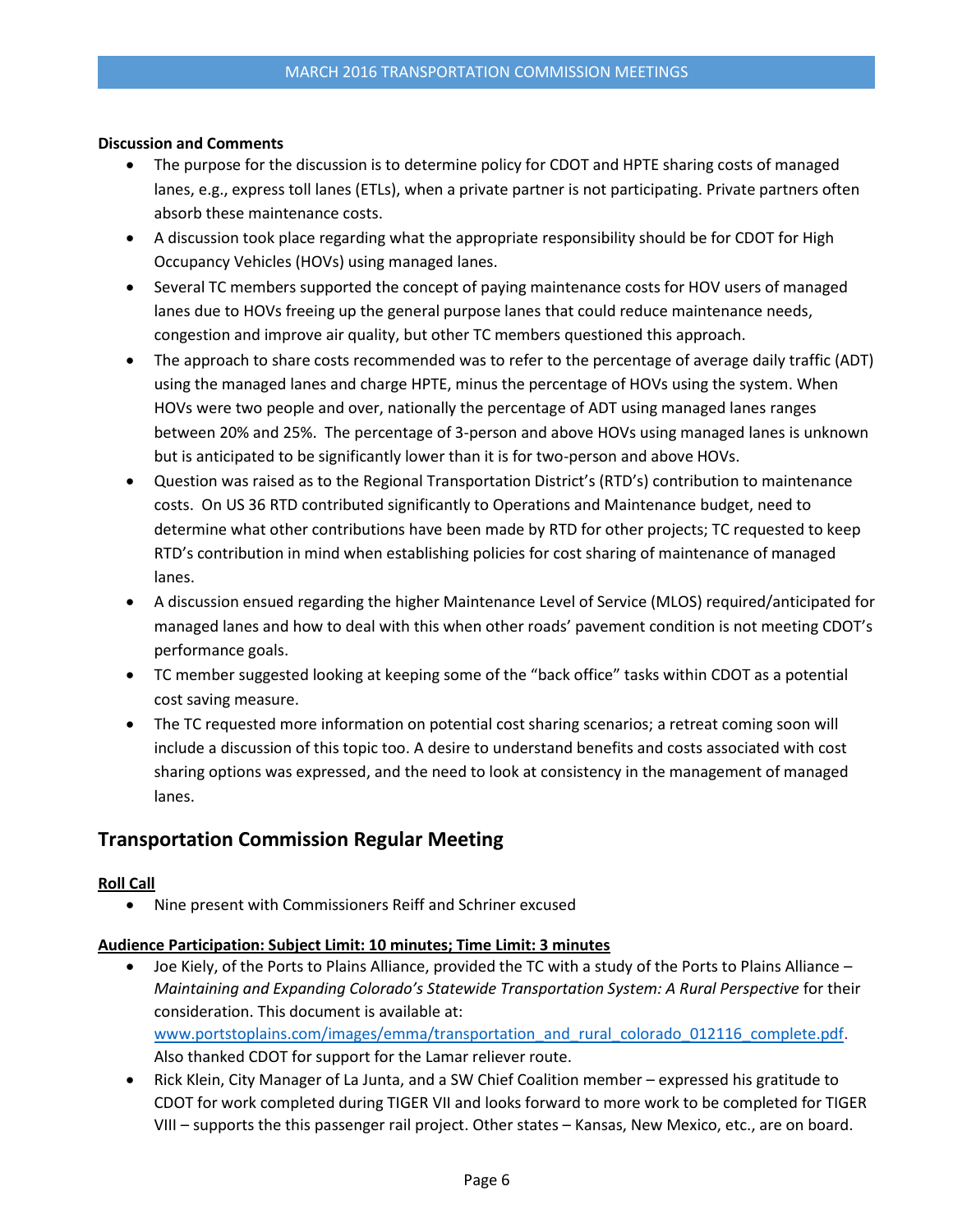## **STAC Report (Vince Rogalski)**

- STAC will occur this Friday instead of next week.
- Traffic Incident Management (TIM) –CDOT works collaboratively to clear accidents quickly with CDOT, Colorado State Patrol (CSP), the fire department, and emergency responders to keep traffic moving.
- STAC discussed use of SB 228 funds, a 2014 list of strategic projects was developed to support needs for SB 228, but the list covers \$8 billion in projects. STAC was asked if we can add new projects to the list. STAC generally said no – if projects are added, then others need to come off the list.
- We need to consider projects and priorities from the Statewide Transportation Plan (SWP) and the Tenyear Development Program first.
- Criteria for mobility and economic vitality should be included in any project selection.

## **Comments of Individual Commissioners**

- Commissioners described various meetings attended in their communities
- The importance of alternate routes for roads susceptible to rock falls/other natural hazards was raised.
- CDOT staff and the TC members were recognized and thanked for all their hard work.
- Distracted driving notices on variable message signs was mentioned, and the increase in fatalities on highways due to distracted driving was highlighted.
- The Executive Director, Deputy Executive Director, Chief Engineer, Dave Eller made a trip to Southwest TPR to visit and interview Region 5 Regional Transportation Director candidates.
- Need for new sources of transportation revenue is recognized by some locally elected officials, and legislative round tables are occurring to discuss potential solutions.
- I-70 Peak Period Shoulder Lane (PPSL) is working well.
- Trip to Washington DC was impressive and inspirational.

## **Executive Director's Report (Shailen Bhatt)**

- Had a great trip to Washington DC.
- Concern over increase in crashes on highways and saddened with recent crash on I-70 where a teenager was killed.
- Denver was selected as one of seven finalists for a Smart City grant for Big Data.
- The TC supported RoadX (pilots for use of connected vehicle technology) and this assisted Denver with being selected as a finalist.

## **Chief Engineer's Report (Joshua Laipply)**

- Attended the Hispanic Contractors Association awards ceremony and was impressed. The I-70 Central team attended.
- Discussed training at a conference of Colorado Contractors Association (CCA), with the American Council of Engineering Companies (ACEC).
- Provided an overview of Jane Fisher's (the new PMO Director) credentials: worked as consultant at CH2MHill, was at Denver Water, led the major water recycling program, and went to the National Renewable Energy Lab (NREL) worked on the plant expansion project.

## **High Performance Transportation Enterprise (HPTE) (David Spector)**

- Approved the P3 Management Manual.
- Planning to conduct a HPTE retreat focusing on the strategic direction of HPTE.
- For I-25 North Segment 3 obtained a loan for less than TC approved amount \$23.6 million vs. cap of \$35 million at an interest rate of 1.99%.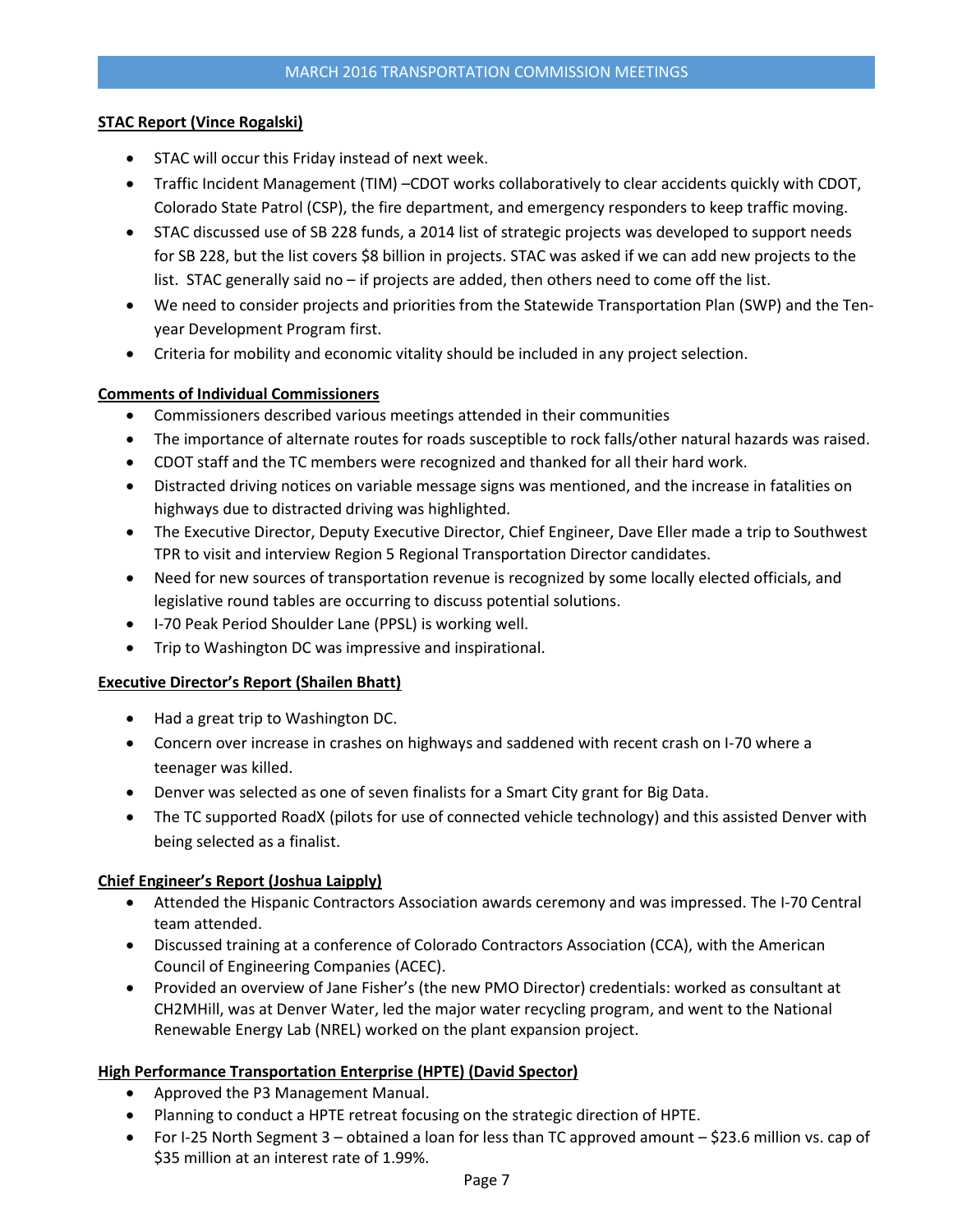- $\bullet$  I-25 North Segment 2 has opened Northbound and will open southbound, Monday, March 21st. Travel will be free to test the system until early summer 2016.
- Received comments on Central I-70 Environmental Impact Statement (EIS) and anticipate a Record of Decision (ROD).
- US 36 tolls will commence phase 2 on March 30<sup>th</sup>.
- US 36 bikeway has opened up to Boulder.
- Attended Dallas P3 Conference with Governor, Denver Mayor; Governor stressed need for P3 in order to have the complete toolbox to confront limited funding situation.
- Colorado generating interest with their experience regarding P3 arrangements for roads, airport and the stockshow.

### **Federal Highway Administration (FHWA) Division Report (John Cater)**

- Rules for Moving Ahead for Progress in the  $21<sup>st</sup>$  Century (MAP-21) are forthcoming over the next few weeks and months.
- Rules for safety are already released. A webinar on the subject was conducted today. CDOT is already addressing the primary safety requirements.
- FHWA has found \$479 million in improper payments nationally, so it is anticipated that new procedures to reduce the potential for these to occur will be an eventuality.
- The Americans with Disability Act (ADA) transition plan is due and is a priority for FHWA to obtain.
- Executive Director of FHWA retired in September 2015, his replacement is Butch Waidelich, Jr. who attended the Colorado School of Mines.

### **Act on Consent Agenda – Approved unanimously on March 16, 2016**

a) Resolution to Approve the Regular Meeting Minutes of Feb. 18, 2016 (Herman Stockinger)

b) Repeal of Policy Directive 207.0 Travel Policy (Herman Stockinger, Maria Sobota)

c) Repeal of Policy Directive 501.0 Drainage Design and Cooperative Storm Drainage System (Josh Laipply, Herman Stockinger)

- d) Repeal of Policy Directive 503.0 Landscaping with Native Plant Material (Debra Perkins-Smith)
- e) Release for public review Draft FY 2017-2020 STIP (Maria Sobota, Jamie Collins)
- f) Discuss and Act on Maintenance Projects over \$50K and under \$150K (Kyle Lester)
- g) SH 128 ROW Exchange (Paul Jesaitis)
- h) Property Disposal: SH 385 Wray, CO (Johnny Olson)
- i) Relinquishment of I-70 Parcels to Eagle County (Dave Eller)
- j) Disposal of Abandoned Rifle Maintenance Site (Dave Eller)
- k) Ratification of TC Resolution #TC-3212 (Paul Jesaitis)
- l) P3 Manual (David Spector)

## **[Discuss and Act on the 9th Budget Supplement of FY 2016 \(Maria Sobota\)](https://www.codot.gov/about/transportation-commission/current-agenda-and-supporting-documents/12-9th-budget-supplement.pdf) - Approved unanimously on March 16, 2016**

**[Discuss and act on Fiscal Year 2015-16 Amended Annual Budget \(Maria Sobota\)](https://www.codot.gov/about/transportation-commission/current-agenda-and-supporting-documents/13-fy-2015-16-amended-annual-budget.pdf)** - **Approved unanimously on March 16, 2016**

**[Discuss and act on Fiscal Year 2016-17](https://www.codot.gov/about/transportation-commission/current-agenda-and-supporting-documents/13-fy-2015-16-amended-annual-budget.pdf) Annual Budget Approval (Maria Sobota)** - **Approved unanimously on March 16, 2016**

**TIGER VIII - [Action \(Herman Stockinger\)](https://www.codot.gov/about/transportation-commission/current-agenda-and-supporting-documents/15-tiger-viii-action.pdf) Approved unanimously on March 16, 2016**